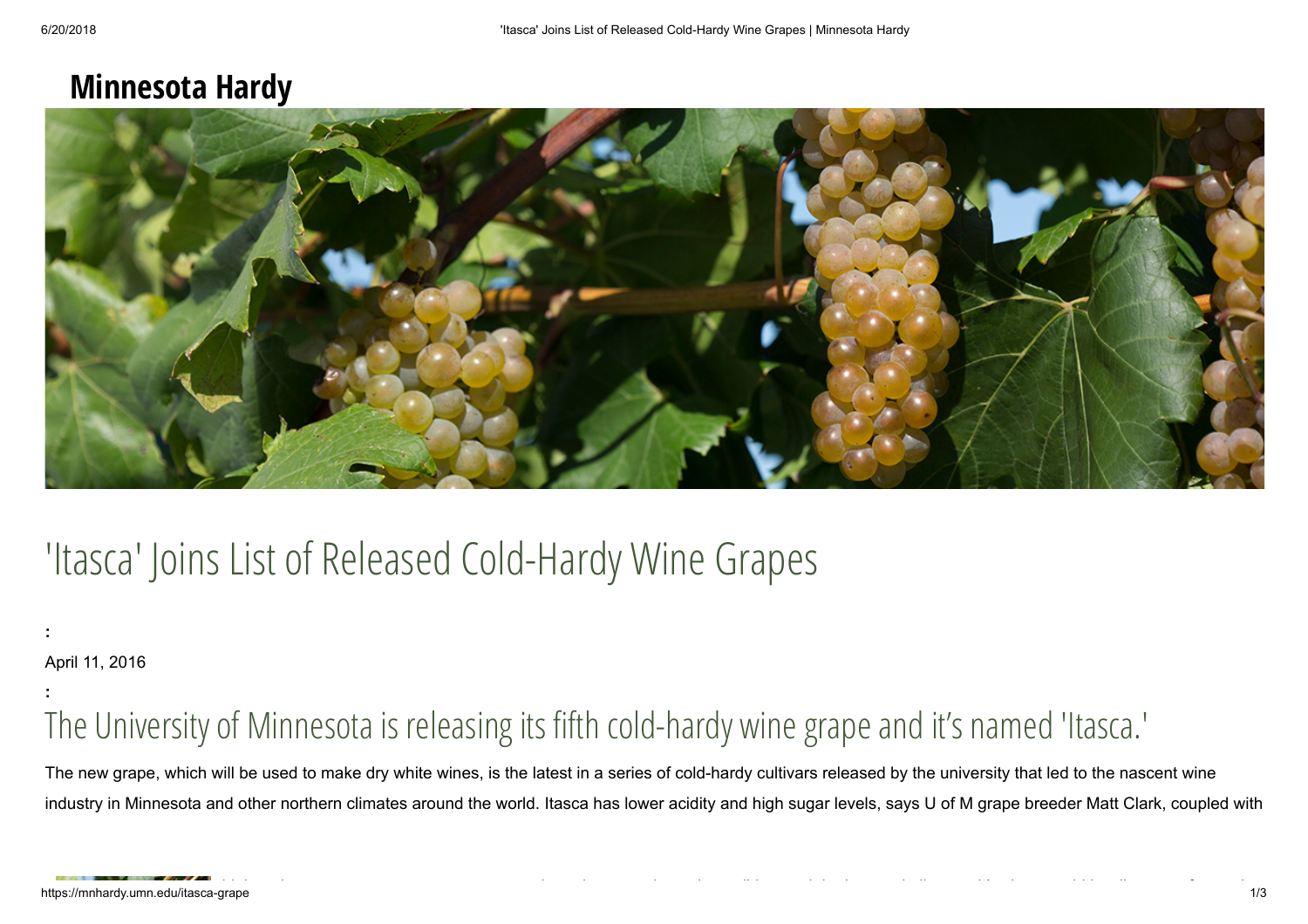6/20/2018 'Itasca' Joins List of Released Cold-Hardy Wine Grapes | Minnesota Hardy

high resistance to common grape pests such as downy and powdery mildew and the insect phylloxera. It's shown cold hardiness as far north as the U. S. Department of Agriculture's Zone 4.

"We believe these traits will make 'Itasca' a preferred variety for vineyard managers, because they will be able to reduce their spray inputs, and for wine makers in making a dry-style wine," says Clark, an assistant professor of horticultural science. Licensed nurseries will begin selling the new cultivar in 2017.

Itasca produces a wine that is light yellow to straw in color and has aromas of pear, quince, violet, melon, minerals, and subtle honey notes. "This is a very nice grape with lots of potential as a wine maker's grape," said Bryan Forbes, the university's wine maker. "It is clean and

pleasant with pear and floral notes and mineral notes with a long finish."

Itasca joins the grapes known as Frontenac, Frontenac Gris, La Crescent and Marquette, all developed by the U of M. The cold-climate grape-growing and winery industry is estimated to have a \$401 million economic impact nationwide, a 2014 university study found. Since Frontenac was released in 1996, producers in 12 states have planted an estimated 5,400 acres of cold-hardy grapes, including 3,260 acres of the U of M varieties.

'Itasca' was identified in 2009 as an elite seedling and has been known as MN 1285 since 2009; Clark announced the new name at his annual research update for the Minnesota grape industry this weekend at the U's Minnesota Landscape Arboretum.

#### Did You Know?

Our grape breeding program encompasses over 10 acres of research vineyards with approximately 10,000 experimental vines. Seedlings are produced each year using a diverse genetic base that includes classic Vitis vinifera cultivars, quality French hybrids, and cold hardy, disease resistant selections based on V. riparia, Minnesota's native grape.

### Helpful Links

- Ask a Master Gardener [\(http://www.extension.umn.edu/garden/master-gardener/ask/\)](http://www.extension.umn.edu/garden/master-gardener/ask/)  $\bullet$
- Buy Grape Vines [\(//mnhardy.umn.edu/buy/buy-grapes\)](https://mnhardy.umn.edu/buy/buy-grapes)  $\bullet$
- Growing Help for Home Gardeners [\(http://www.extension.umn.edu/garden/yard-garden/fruit/#grapes\)](http://www.extension.umn.edu/garden/yard-garden/fruit/#grapes)  $\bullet$
- U of M Enology Blog [\(http://enology.umn.edu/\)](http://enology.umn.edu/)